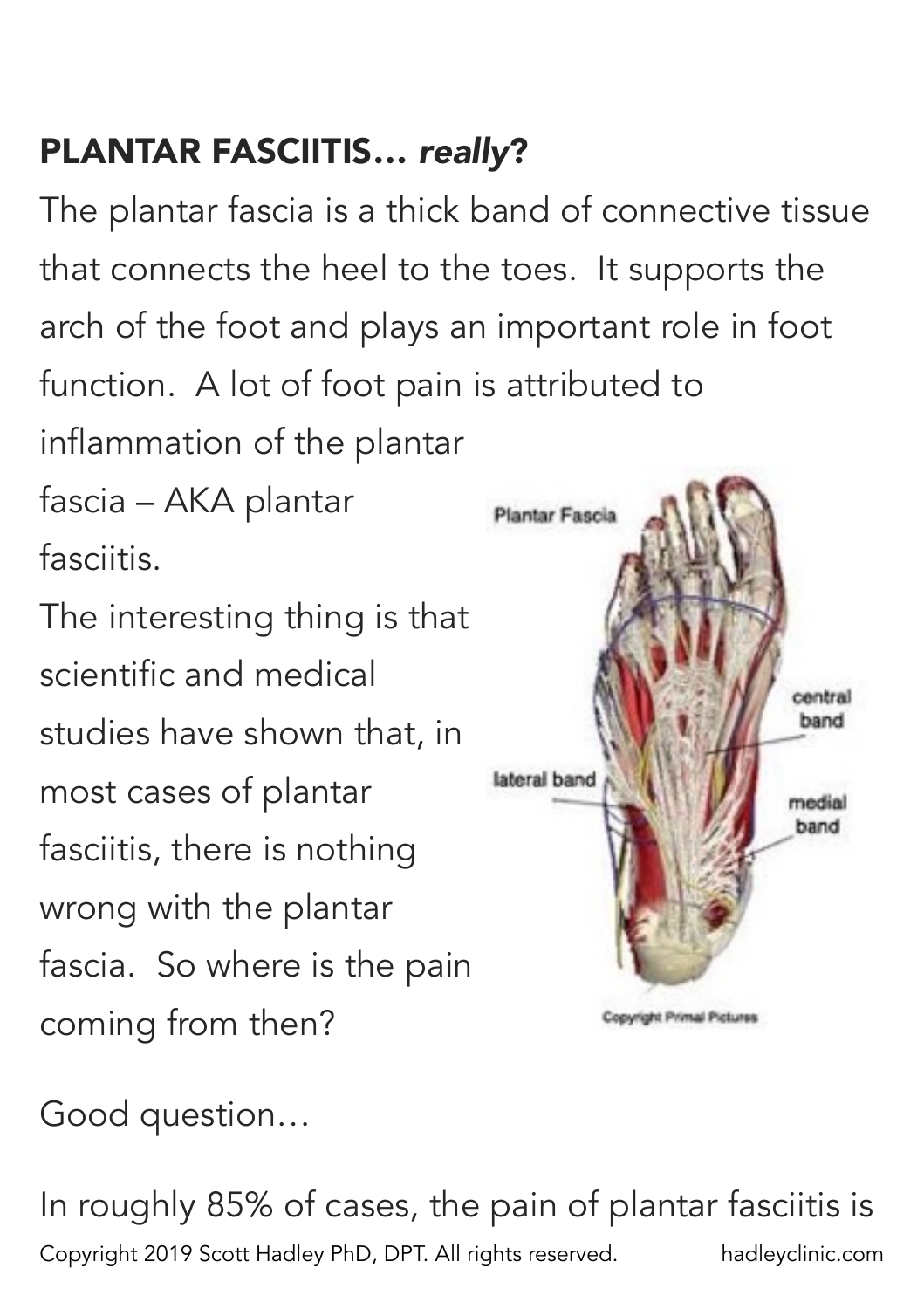"referred" pain from the soleus and gastrocnemius of the calf. The issue with the calf is part of a larger muscle imbalance existing between the calf, thigh, and hip. At the Hadley Clinic, we regularly see patients who have tried several treatments for their foot with no results. But when we start working on the 'right' places, those people get better quickly.



Here is a testimonial of a runner who came to the Hadley Clinic because of his foot pain:

"*I came to the Hadley Clinic for a workshop in desperation. I was fully convinced my long runs were over for the season, as I had been suffering from severe foot pain from plantar fasciitis for weeks.*  Copyright 2019 Scott Hadley PhD, DPT. All rights reserved. hadleyclinic.com